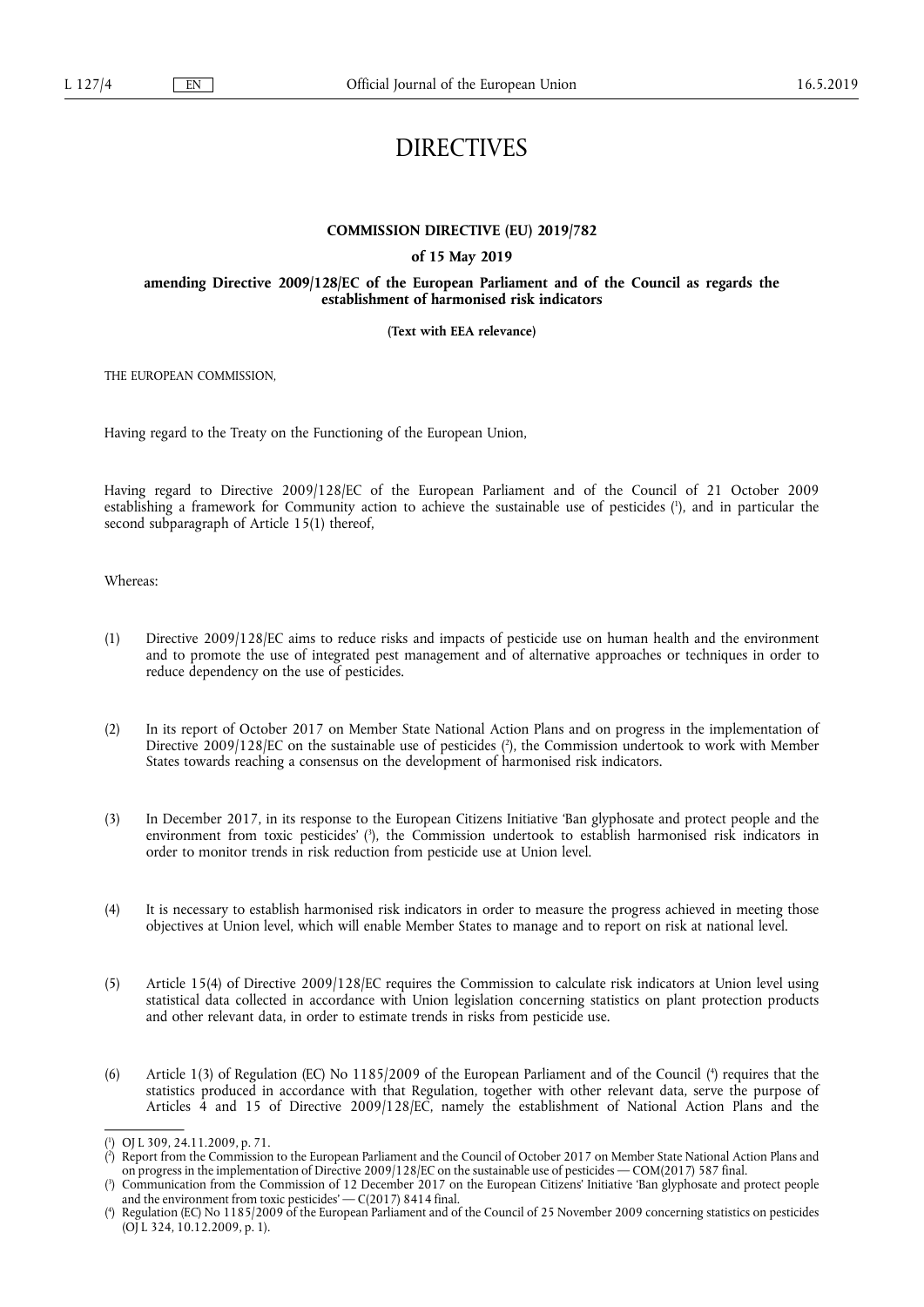calculation of indicators. To date, no harmonised approach at Union level for collecting statistics on the use of plant protection products has been achieved under Regulation (EC) No 1185/2009 and therefore no such data is available.

- (7) Article 53 of Regulation (EC) No 1107/2009 of the European Parliament and of the Council (5) allows, in special circumstances, Member States to authorise for a period not exceeding 120 days, the placing on the market of plant protection products, for limited and controlled use, where such a measure appears necessary because of a danger which cannot be controlled by any other reasonable means. In these cases, Member States may authorise plant protection products containing either approved or non-approved active substances.
- (8) A harmonised risk indicator can only be based on statistical data collected in accordance with the Union legislation concerning statistics on plant protection products and other relevant data, and, in the absence of statistics on the use of plant protection products, the only such relevant and currently available data are statistics on the placing on the market of plant protection products, and the number of authorisations granted by Member States in special circumstances under Article 53 of Regulation (EC) No 1107/2009. Such indicators should be supplemented with other indicators so that other risk elements can be included.
- (9) It is appropriate that the categorisation of active substances used in this Directive mirror the categorisation provided for in Regulation (EC) No 1107/2009, as either low-risk active substances, candidates for substitution or other active substances, based, amongst others, on the classification under Regulation (EC) No 1272/2008 of the European Parliament and of the Council ( 6 ).
- (10) Active substances under Regulation (EC) No 1107/2009 can be either chemical active substances or microorganisms. Directive 2009/128/EC requires Member States to give wherever possible priority to non-chemical methods of pest management. It is therefore appropriate, when establishing harmonised risk indicators, to categorise chemical active substances and micro-organisms separately.
- (11) In cases where Member States grant authorisations under Article 53 of Regulation (EC) No 1107/2009 concerning non-approved active substances, the quantities of non-approved active substances contained in the plant protection products subsequently placed on the market are communicated by Members States to the Commission in accordance with Article 3 of Regulation (EC) No 1185/2009. To date, there is no harmonised approach at Union level for collecting data on the specific quantities of approved active substances contained in plant protection products placed on the market linked to authorisations granted under Article 53 of Regulation (EC) No 1107/2009.
- (12) By combining the statistics produced in accordance with Regulation (EC) No 1185/2009 and the information on active substances in accordance with Regulation (EC) No 1107/2009, including if they are low risk active substances, candidates for substitution, or other active substances, a method of calculation can be established to produce a hazard-based harmonised risk indicator which estimates potential risks from pesticide use.
- (13) Pending the putting in place of a Union-wide harmonised data collection system on the quantities of active substances placed on the market under Article 53 of Regulation (EC) No 1107/2009, it is justified to establish a harmonised risk indicator based on the number of authorisations granted under that Article.
- (14) In order to calculate harmonised risk indicators to reflect the relative risk of using plant protection products containing different categories of approved active substances and non-approved active substances, weighting factors should be established for this purpose.
- (15) In order to measure progress in the area with a reasonable frequency, and given that Member States are required to produce data under Regulation (EC) No 1185/2009 on an annual basis and transmit it to Eurostat within 12 months of the end of the reference year, the calculation of harmonised risk indicators should be performed annually, and published at the latest 20 months after the end of the reference year in question.
- (16) The measures provided for in this Directive are in accordance with the opinion of the Standing Committee on Plants, Animals, Food and Feed,

<sup>(</sup> 5 ) Regulation (EC) No 1107/2009 of the European Parliament and of the Council of 21 October 2009 concerning the placing of plant protection products on the market and repealing Council Directives 79/117/EEC and 91/414/EEC (OJ L 309, 24.11.2009, p. 1).

<sup>(</sup> 6 ) Regulation (EC) No 1272/2008 of the European Parliament and of the Council of 16 December 2008 on classification, labelling and packaging of substances and mixtures, amending and repealing Directives 67/548/EEC and 1999/45/EC, and amending Regulation (EC) No 1907/2006 (OJ L 353, 31.12.2008, p. 1).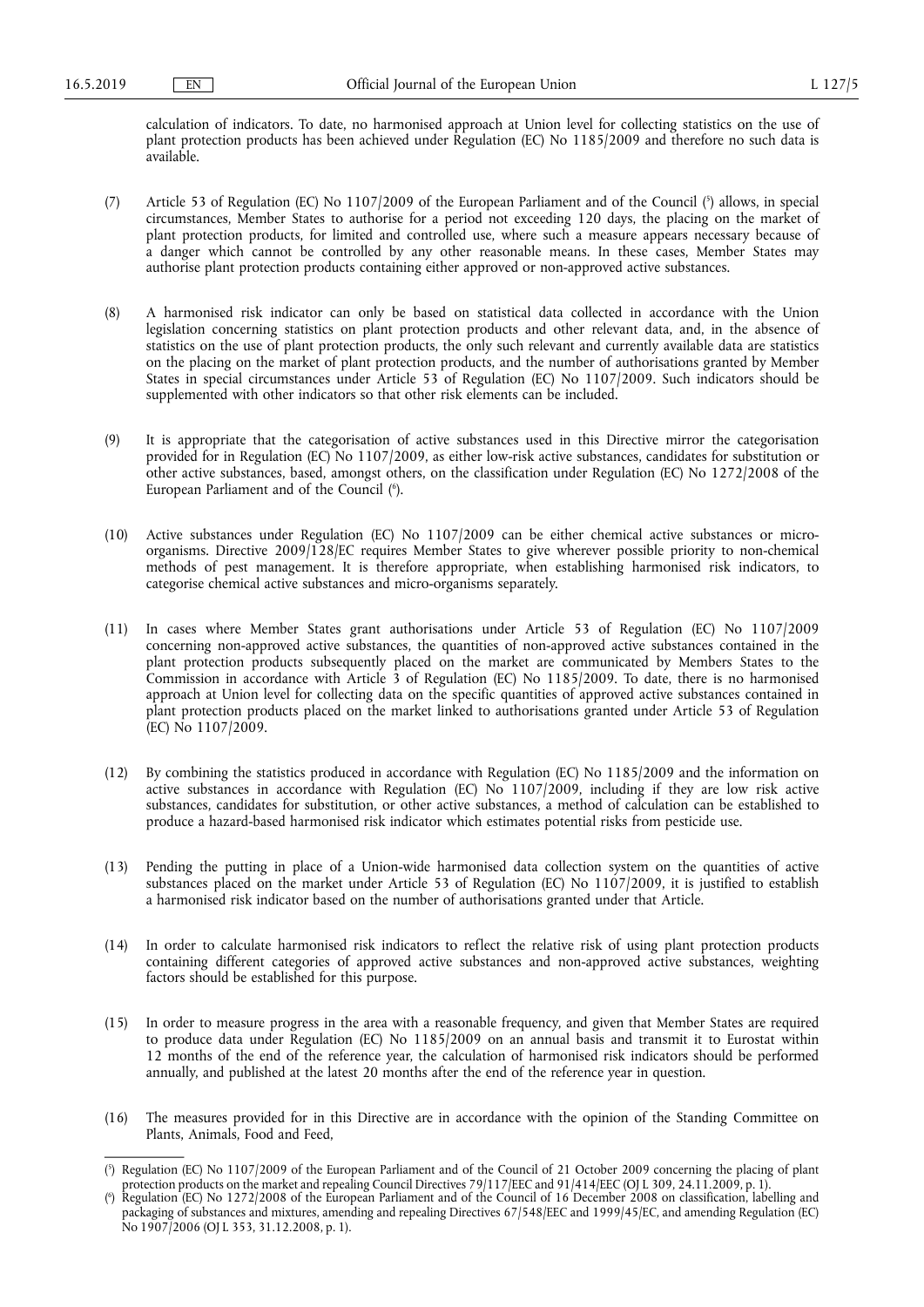HAS ADOPTED THIS DIRECTIVE:

### *Article 1*

#### **Amendment to Annex IV to Directive 2009/128/EC**

Annex IV to Directive 2009/128/EC is replaced by the text in the Annex to this Directive.

#### *Article 2*

## **Transposition**

1. Member States shall bring into force the laws, regulations and administrative provisions necessary to comply with this Directive by 5 September 2019 at the latest.

When Member States adopt these measures, they shall contain a reference to this Directive or be accompanied by such a reference on the occasion of their official publication. Member States shall determine how such reference is to be made.

2. Member States shall communicate to the Commission the text of the provisions which they adopt in the field covered by this Directive.

#### *Article 3*

## **Entry into force**

This Directive shall enter into force on the twentieth day following that of its publication in the *Official Journal of the European Union*.

## *Article 4*

### **Addressees**

This Directive is addressed to the Member States.

Done at Brussels, 15 May 2019.

*For the Commission The President*  Jean-Claude JUNCKER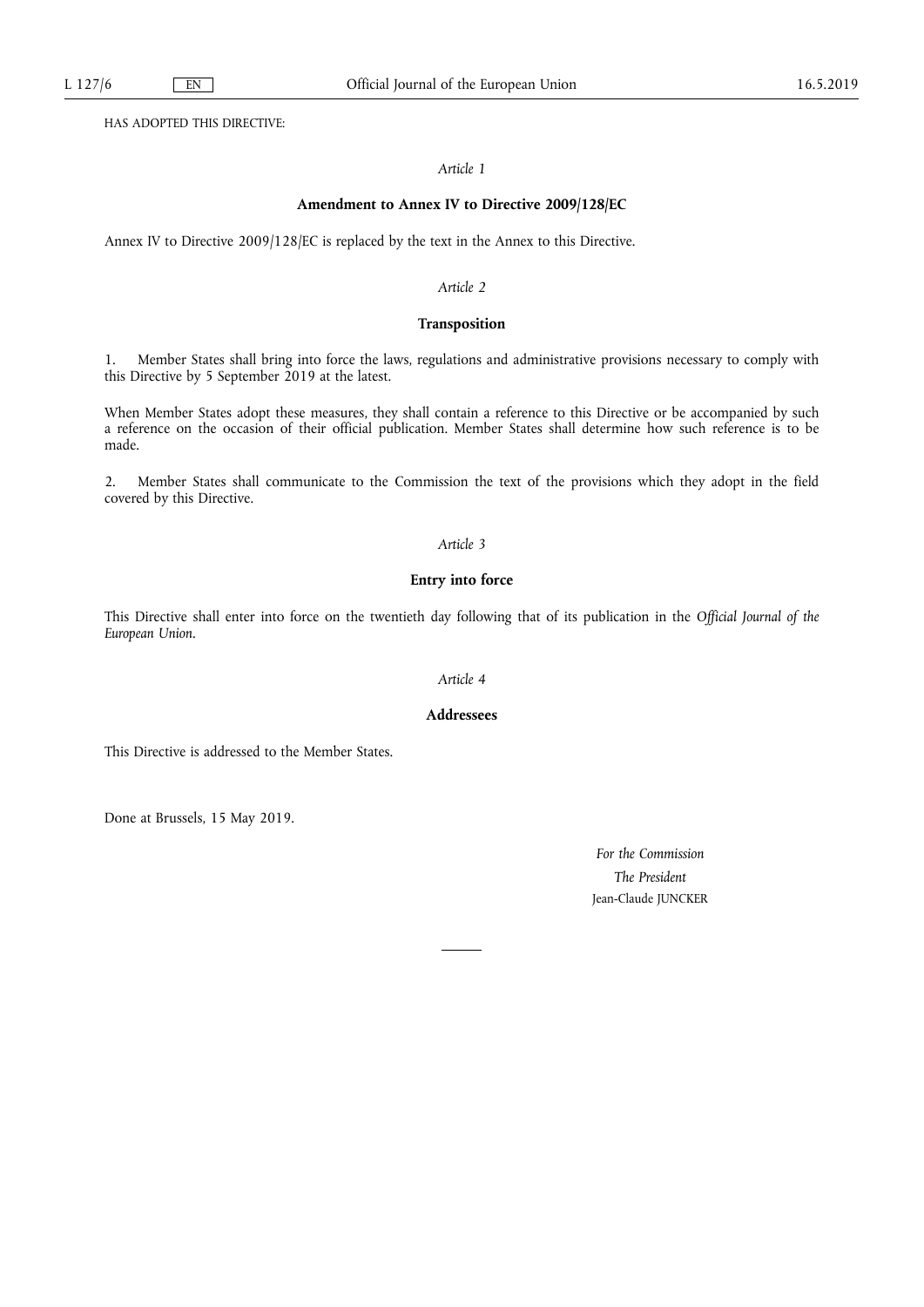EN

'*ANNEX IV* 

# SECTION 1

# **Harmonised Risk Indicators**

The harmonised risk indicators are listed in Sections 2 and 3 of this Annex.

SECTION 2

# **Harmonised Risk Indicator 1: Hazard-based Harmonised Risk Indicator based on the quantities of active substances placed on the market in plant protection products under Regulation (EC) No 1107/2009**

- 1. This indicator shall be based on statistics on the quantities of active substances placed on the market in plant protection products under Regulation (EC) No 1107/2009, provided to the Commission (Eurostat) under Annex I (Statistics on the placing on the market of pesticides) of Regulation (EC) No 1185/2009. Those data are categorised into 4 Groups, which are divided into 7 Categories.
- 2. The following general rules shall apply for the calculation of Harmonised Risk Indicator 1:
	- (a) the Harmonised Risk Indicator 1 shall be calculated on the basis of the categorisation of active substances into the 4 Groups and 7 Categories set out in Table 1;
	- (b) the active substances in Group 1 (categories A and B) shall be those listed in Part D of the Annex to Commission Implementing Regulation (EU) No 540/2011 ( 1 );
	- (c) the active substances in Group 2 (categories C and D) shall be those listed in Parts A and B of the Annex to Implementing Regulation (EU) No 540/2011;
	- (d) the active substances in Group 3 (categories E and F) shall be those listed in Part E of the Annex to Implementing Regulation (EU) No 540/2011;
	- (e) the active substances in Group 4 (category G) shall be those not approved under Regulation (EC) No 1107/2009, and therefore not listed in the Annex to Implementing Regulation (EU) No 540/2011;
	- (f) the weightings in row (vi) in Table 1 shall apply.
- 3. Harmonised Risk Indicator 1 shall be calculated by multiplying the annual quantities of active substances placed on the market for each Group in Table 1 by the relevant hazard weighting set out in Row (vi), followed by the aggregation of the results of these calculations.
- 4. The quantities of active substances placed on the market for each Group and Category in Table 1 may be calculated.

<sup>(</sup> 1 ) Commission Implementing Regulation (EU) No 540/2011 of 25 May 2011 implementing Regulation (EC) No 1107/2009 of the European Parliament and of the Council as regards the list of approved active substances (OJ L 153, 11.6.2011, p. 1).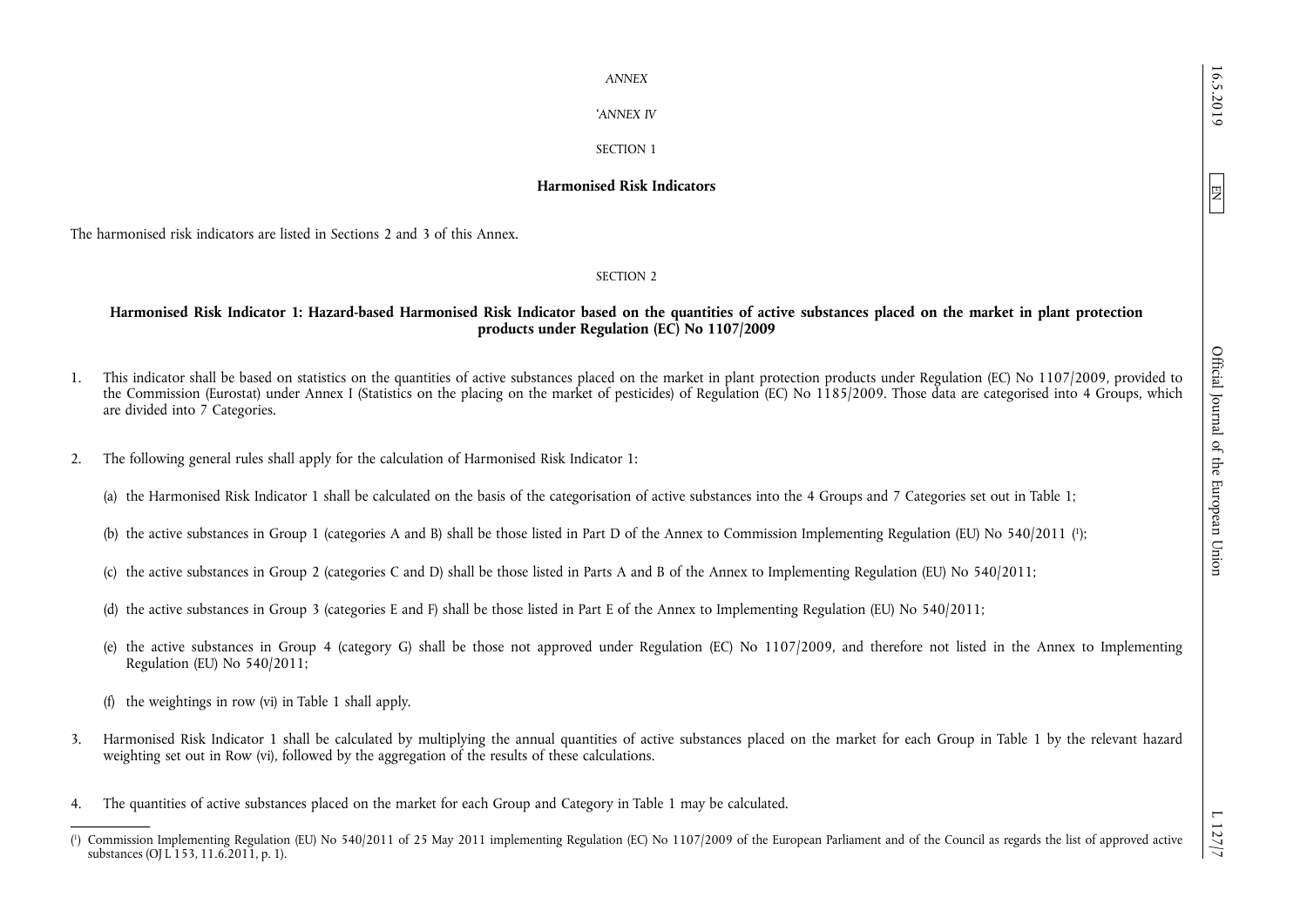*Table 1* 

# **Categorisation of active substances and hazard weightings for the purpose of calculating Harmonised Risk Indicator 1**

| Row   | Groups                                                                                                                                                                                                                              |                               |                                                                                                                                                                                                                                                         |                               |                                                                                                                                                                                                                                                    |                                                                                                                                                                                                        |                                                                                                                                                                                             |  |  |
|-------|-------------------------------------------------------------------------------------------------------------------------------------------------------------------------------------------------------------------------------------|-------------------------------|---------------------------------------------------------------------------------------------------------------------------------------------------------------------------------------------------------------------------------------------------------|-------------------------------|----------------------------------------------------------------------------------------------------------------------------------------------------------------------------------------------------------------------------------------------------|--------------------------------------------------------------------------------------------------------------------------------------------------------------------------------------------------------|---------------------------------------------------------------------------------------------------------------------------------------------------------------------------------------------|--|--|
|       | $\mathbf{1}$                                                                                                                                                                                                                        |                               | $\overline{2}$                                                                                                                                                                                                                                          |                               | 3                                                                                                                                                                                                                                                  |                                                                                                                                                                                                        | $\overline{4}$                                                                                                                                                                              |  |  |
| (i)   | Low-risk active substances which are<br>approved or deemed to be approved<br>under Article 22 of Regulation (EC)<br>No 1107/2009, and which are listed<br>in Part D of the Annex to Implement-<br>ing Regulation (EU) No $540/2011$ |                               | Active substances<br>approved<br>or<br>deemed to be approved under Regu-<br>lation (EC) No 1107/2009, and not<br>falling in other categories, and which<br>are listed in Parts A and B of the An-<br>nex to Implementing Regulation (EU)<br>No 540/2011 |                               | Active substances approved or deemed to be approved un-<br>der Article 24 of Regulation (EC) No 1107/2009, which<br>are candidates for substitution, and which are listed in Part<br>E of the Annex to Implementing Regulation (EU)<br>No 540/2011 |                                                                                                                                                                                                        | Active substances which are<br>not approved under Regulation<br>(EC) No 1107/2009, and there-<br>fore which are not listed in the<br>Annex to Implementing Regu-<br>lation (EU) No 540/2011 |  |  |
| (ii)  | Categories                                                                                                                                                                                                                          |                               |                                                                                                                                                                                                                                                         |                               |                                                                                                                                                                                                                                                    |                                                                                                                                                                                                        |                                                                                                                                                                                             |  |  |
| (iii) | A                                                                                                                                                                                                                                   | B                             | $\mathsf{C}$                                                                                                                                                                                                                                            | D                             | $\mathbf E$                                                                                                                                                                                                                                        | $\mathbf{F}$                                                                                                                                                                                           | ${\bf G}$                                                                                                                                                                                   |  |  |
| (iv)  | Micro-organisms                                                                                                                                                                                                                     | Chemical active<br>substances | Micro-organisms                                                                                                                                                                                                                                         | Chemical active<br>substances | Which are not classified as:<br>Carcinogenic Category 1A<br>or $1B$<br>and/or<br>Toxic for Reproduction<br>Category 1A or 1B<br>and/or<br>Endocrine disruptors                                                                                     | Which are classified as:<br>Carcinogenic Category 1A or<br>1B<br>and/or<br>Toxic for Reproduction<br>Category 1A or 1B<br>and/or<br>Endocrine disruptors, where<br>exposure of humans is<br>negligible |                                                                                                                                                                                             |  |  |
| (v)   | Hazard Weightings applicable to quantities of active substances placed on the market in products authorised under Regulation (EC) No 1107/2009                                                                                      |                               |                                                                                                                                                                                                                                                         |                               |                                                                                                                                                                                                                                                    |                                                                                                                                                                                                        |                                                                                                                                                                                             |  |  |
| (vi)  | $\mathbf{1}$                                                                                                                                                                                                                        |                               | 8                                                                                                                                                                                                                                                       |                               | 16                                                                                                                                                                                                                                                 |                                                                                                                                                                                                        | 64                                                                                                                                                                                          |  |  |

5. The baseline for Harmonised Risk Indicator 1 shall be set at 100, and is equal to the average result of the above calculation for the period 2011-2013.

6. The result of Harmonised Risk Indicator 1 shall be expressed by reference to the baseline.

7. The Member States and the Commission shall calculate and publish the Harmonised Risk Indicator 1 in accordance with Article 15(2) and 15(4) of Directive 2009/128/EC for each calendar year and at the latest 20 months after the end of the year for which the Harmonised Risk Indicator 1 is being calculated.

 $1.177/8$  D 18.5.2019 D 16.6.2019 Conficial Journal of the European Union ENGLIZEC 15.0.40 Official Journal of the European Union

 $1\,127/8$ 

 $\boxed{\phantom{1}}$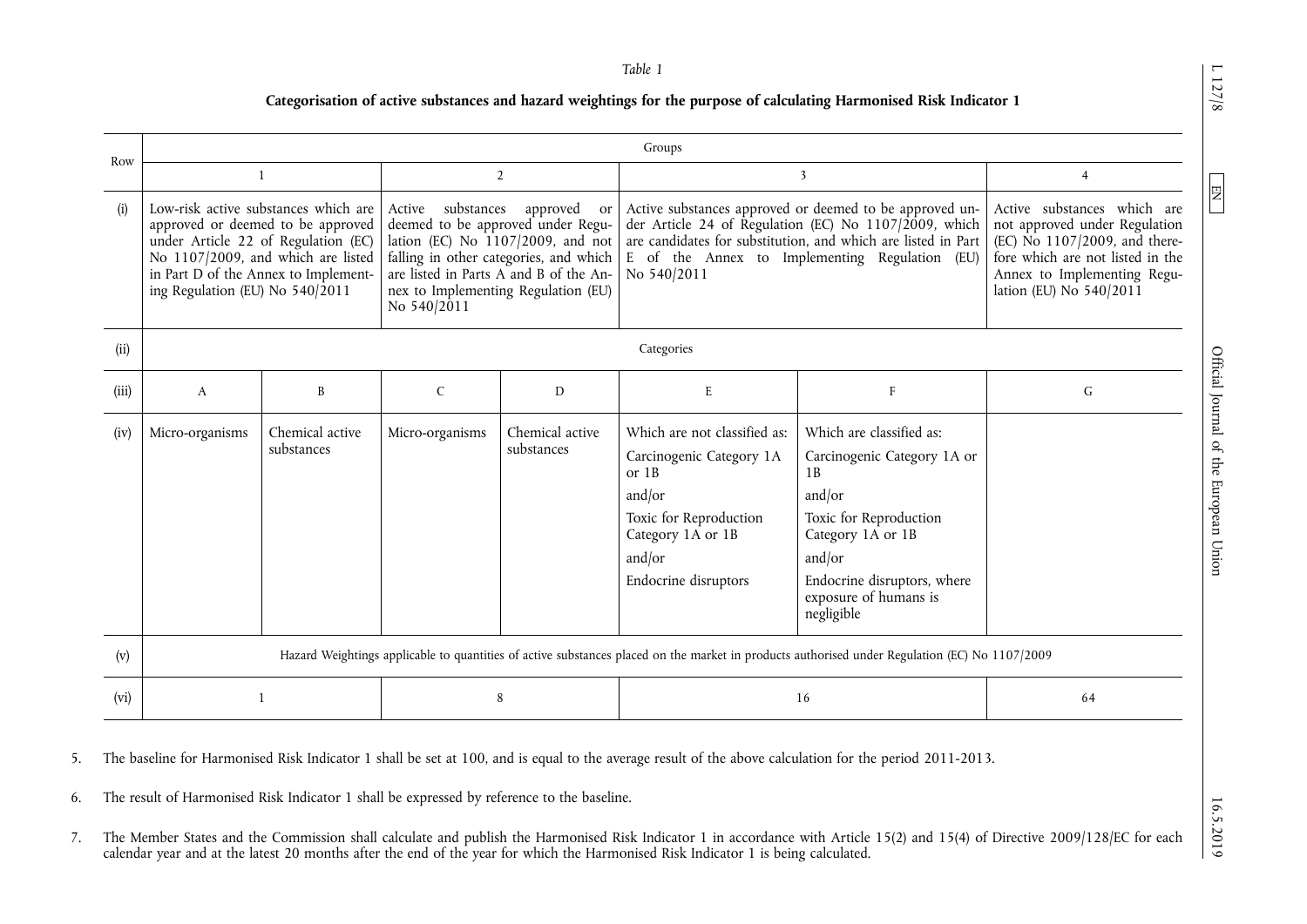## SECTION 3

# **Harmonised Risk Indicator 2: Harmonised Risk Indicator based on the number of authorisations granted under Article 53 of Regulation (EC) No 1107/2009**

- 1. This indicator shall be based on the number of authorisations granted for plant protection products under Article 53 of Regulation (EC) No 1107/2009 as communicated to the Commission in accordance with Article 53(1) of that Regulation. Those data are categorised into 4 Groups, which are divided into 7 Categories.
- 2. The following general rules shall apply for the calculation of the Harmonised Risk Indicator 2:
	- (a) the Harmonised Risk Indicator 2 shall be based on the number of authorisations granted under Article 53 of Regulation (EC) No 1107/2009. It shall be calculated on the basis of the categorisation of active substances into the 4 Groups and 7 Categories set out in Table 2 of this Section;
	- (b) the active substances in Group 1 (categories A and B) are listed in Part D of the Annex to Implementing Regulation (EU) No 540/2011;
	- (c) the active substances in Group 2 (categories C and D) are those listed in Parts A and B of the Annex to Implementing Regulation (EU) No 540/2011;
	- (d) the active substances in Group 3 (categories E and F) shall be those listed in Part E of the Annex to Implementing Regulation (EU) No 540/2011;
	- (e) the active substances in Group 4 (category G) shall be those not approved under Regulation (EC) No 1107/2009, and therefore not listed in the Annex to Implementing Regulation (EU) No 540/2011;
	- (f) The weightings in row (vi) in Table 2 of this Section shall apply.
- 3. The Harmonised Risk Indicator 2 shall be calculated by multiplying the number of authorisations granted for plant protection products under Article 53 of Regulation (EC) No 1107/2009 for each Group in Table 2 by the relevant hazard weighting set out in Row (vi), followed by the aggregation of the results of these calculations.

# *Table 2*

# **Categorisation of active substances and hazard weightings for the purpose of calculating Harmonised Risk Indicator 2**

| Row | Groups                          |                                                                                                                                                       |                                                                                                                                                                                                                                                                                                                                                                                                                                                                                                                                                                                                                                                                       |                                                        |  |  |  |
|-----|---------------------------------|-------------------------------------------------------------------------------------------------------------------------------------------------------|-----------------------------------------------------------------------------------------------------------------------------------------------------------------------------------------------------------------------------------------------------------------------------------------------------------------------------------------------------------------------------------------------------------------------------------------------------------------------------------------------------------------------------------------------------------------------------------------------------------------------------------------------------------------------|--------------------------------------------------------|--|--|--|
|     |                                 |                                                                                                                                                       |                                                                                                                                                                                                                                                                                                                                                                                                                                                                                                                                                                                                                                                                       |                                                        |  |  |  |
| (i) | ing Regulation (EU) No 540/2011 | in Part D of the Annex to Implement- are listed in Parts A and B of the An- $\vert$ No 540/2011<br>nex to Implementing Regulation (EU)<br>No 540/2011 | Low-risk active substances which are Active substances approved or Active substances approved or deemed to be approved un- Active substances which are<br>approved or deemed to be approved deemed to be approved under Regu- der Article 24 of Regulation (EC) No 1107/2009, which not approved under Regulation<br>under Article 22 of Regulation (EC) lation (EC) No $1107/2009$ , and not are candidates for substitution, and which are listed in Part (EC) No $1107/2009$ , and there-<br>No 1107/2009, and which are listed   falling in other categories, and which $\vert$ E of the Annex to Implementing Regulation (EU)   fore which are not listed in the | Annex to Implementing Regu-<br>lation (EU) No 540/2011 |  |  |  |

 $L$  127/9

16.5.2019

EN